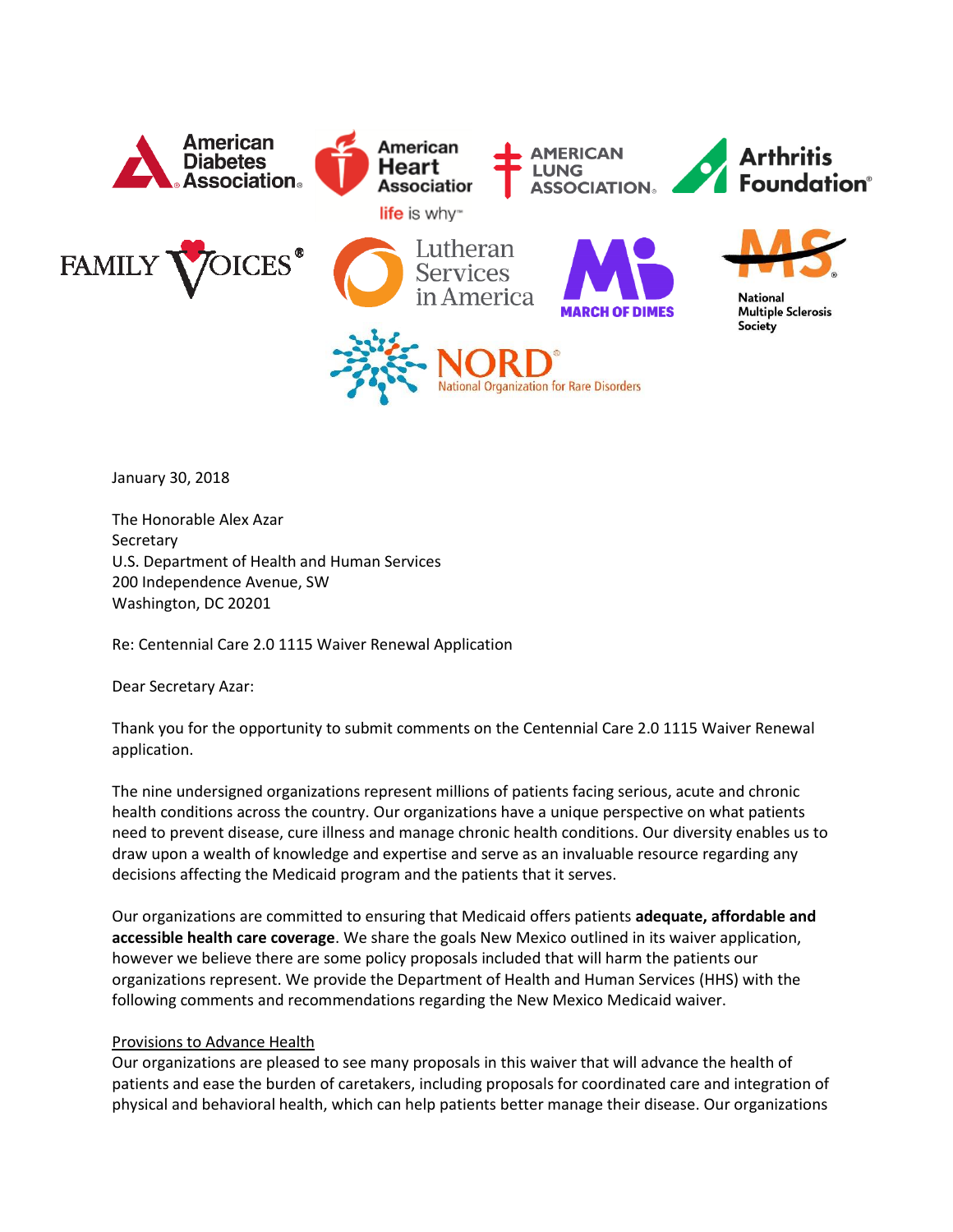are also pleased to see the state incentivizing evidence-based treatments, and maintaining all of the current protections for Native Americans. The inclusion of a pilot home visiting program for prenatal, post-partum and early childhood development services in New Mexico's request demonstrate how state flexibility and innovation can help patients.

## Enforceable Premiums

While the Centennial Care 2.0 1115 Waiver seeks to impose premiums on enrollees, our organizations commend the state for thoughtfully considering the feedback received at the state level and limiting the populations impacted by the premiums. However, our organizations believe that the premiums will still be a barrier to get healthcare for the population impacted, including individuals with pre-existing conditions and urge that the enforceable premium proposal be rejected.

The waiver proposal seeks to impose enforceable premiums for the population between 101 percent and 138 percent of the Federal Poverty Level (\$12,060 - \$16,644 for an individual). These premiums would start at \$10 per month and increase to \$20 per month. These amounts are substantial for a person or family making this little, potentially making coverage unaffordable for those who need it most.

The enforceable monthly premium would harm all eligible enrollees, but could be particularly harmful to patients with a chronic disease. Many patients can be treated effectively, but only if they participate in continuous treatment, including actively taking medications and using life-saving devices. A gap in coverage could make a treatable disease life-threatening. For patients with cancer, a gap in coverage could be a death sentence. Enforceable premiums could delay or halt care leading to poor health outcomes or even death.

A report prepared for the Indiana Family and Social Services Administration (FSSA) by the Lewin Group found that 29 percent of Indiana's Heathy Indiana Plan (HIP) 2.0 enrollees failed to pay their premiums and were dis-enrolled in the HIP 2.0 program resulting in poorer coverage or no coverage depending on income level.<sup>*i*</sup> Our organizations are concerned that the proposal put forward by New Mexico could result in a similar situation. New Mexico provided no evidence that the enrollees would be able to pay these premiums and as such, our organizations urge HHS to reject the enforceable premium proposal in the Centennial Care 2.0 waiver.

## New Cost Sharing

The Centennial Care 2.0 1115 Waiver requests authority to impose new cost sharing on enrollees. This new cost sharing would impose significant barriers to care for all enrollees, including and especially for patients with chronic and serious health conditions.

New Mexico is requesting to impose a \$25 fee for non-emergent use of the emergency department. Even with strong safeguards, patients will be deterred from seeking care at the emergency department when they are in life-threatening situations. For example, a patient experiencing chest pains might be having a heart attack but delay seeking care at the emergency department because of concerns about being charged a co-pay if the condition is less serious. It is important that patients not be deterred from seeking care out of fear of a co-pay. Therefore, we urge HHS not to grant New Mexico the authority to impose this fee.

New Mexico is also seeking the authority to impose "no-show" fees for missed appointments. It is vital for patients, especially those with chronic illnesses, to keep medical appointments, but low-income